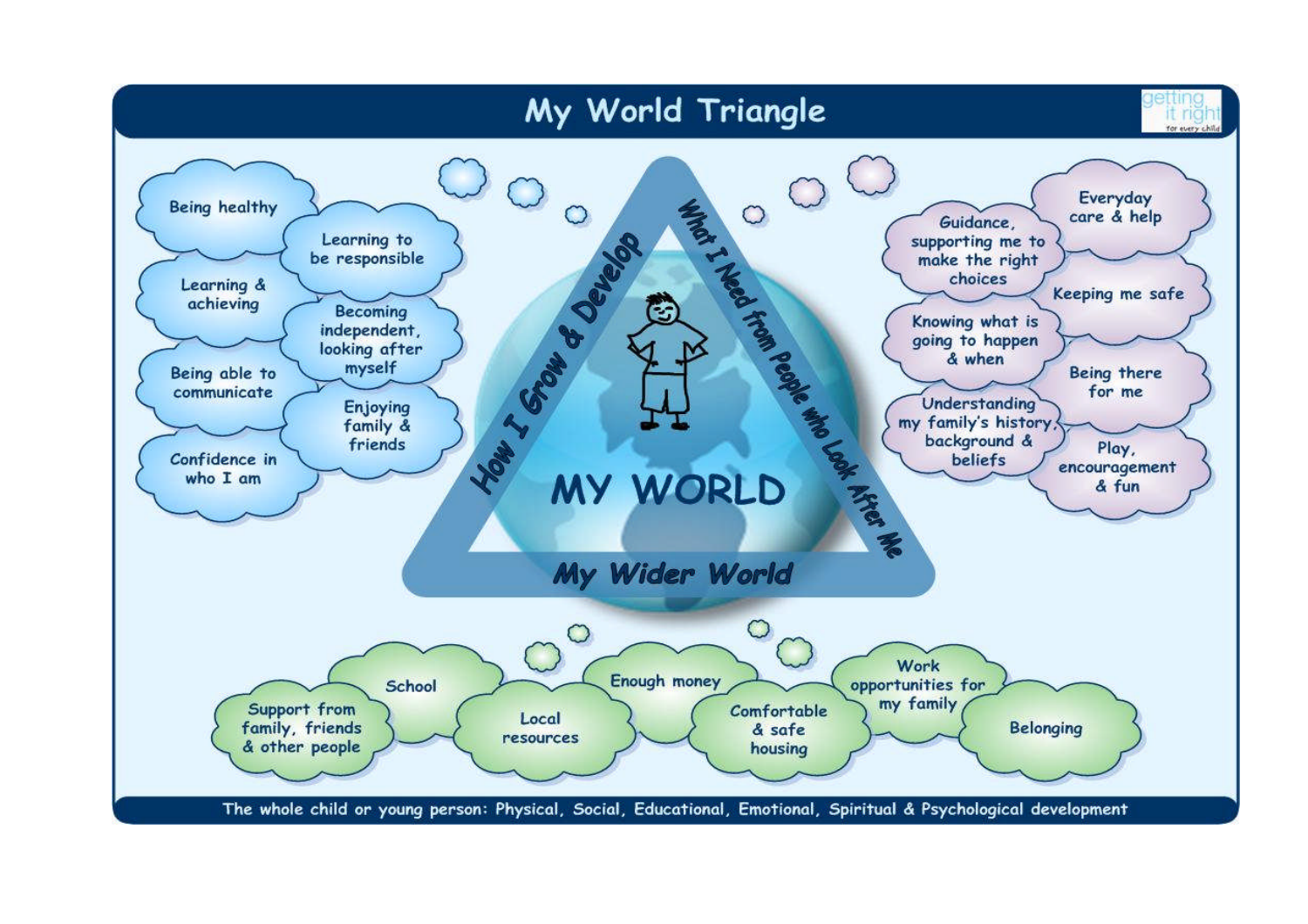## **The 'My World' Assessment Triangle**

The 'My World' Assessment Triangle provides the basis for holistic assessment of a child's or young person's needs. It is an ecological approach to assessing him/her holistically. How the child/young person grows and develops is understood in relation to the care he/she is receiving from others and how he/she experiences their wider social and physical environment. The interaction between the three domains and the way they influence each other must be carefully analysed in order to gain a complete picture of a child's/young person's unmet needs and how to identify the best response to them.

It is a proven model of holistic assessment of need and includes identifying strengths, risks and protective factors. It is a framework to support proper consideration of the factors which may be affecting the child's/young person's development so that actions which will help can be taken. It is **not** a series of boxes to be completed or ticked.

It applies to all children and young people, including those not yet born. It takes account of their strengths and achievements and those of their families, as well as any potential or actual risk of harm. It incorporates the principles of listening to and taking account of the views of children and young people and working in partnership with their parents and carers.

It provides a clear staged approach for professionals from the point of needs identification through to analysis, planning and review and ensures the views, wishes and intentions of the child/young person and family are taken on board and inform the process.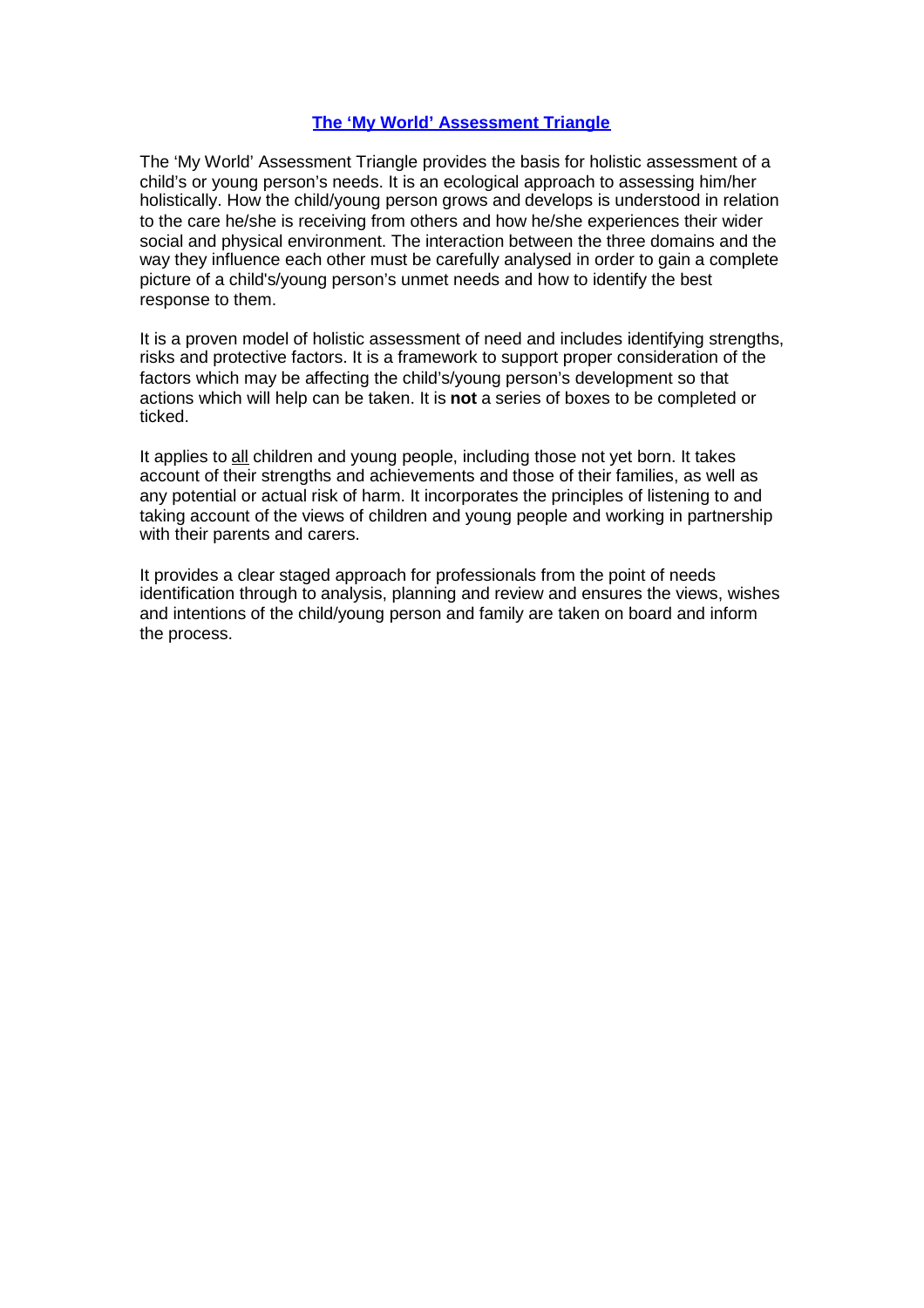# **ASSESSMENT TRIANGLE GUIDANCE NOTES**

## How the child/young person grows and develops

In order to understand fully how a child or young person is growing and developing, it is important to consider all aspects of a child's/young person's life, including their health, education, developing social skills, confidence and independence, and the ability to form appropriate relationships.

## *Being Healthy*

This includes full information about all aspects of a child's health and development, relevant to age and stage; developmental milestones; major illnesses; hospital admissions; any impairments, disabilities, conditions affecting development and health; health care, including nutrition, exercise, physical and mental health issues, sexual health, substance abuse. Information routinely collected by health services will connect with this.

## *Learning and Achieving*

This includes cognitive development from birth, learning achievements and the skills and interests which can be nurtured; additional support needs; achievements in leisure, hobbies, sport. Who takes account of the unique abilities and needs of this child? Learning plans and other educational records will connect here.

## *Being able to communicate*

This includes development of language and communication; being in touch with others; ability to express thoughts, feelings and needs. What is the child's/young person's preferred language or method of communication? Are there particular people with whom the child communicates? Are aids to communication required?

## *Confidence in who I am*

Child's/young person's temperament and characteristics; nature and quality of early and current attachments; emotional and behavioural development; resilience, selfesteem; ability to take pride in achievements; confidence in managing challenges, opportunities; difficulties appropriate to the age and stage of development; appreciation of ethnic and cultural background; sense of identity which is comfortable with gender, sexuality, religious belief; skills in social presentation.

#### *Learning to be responsible*

Learning appropriate social skills and behaviour; values; sense of right and wrong; consideration for others; ability to understand what is expected and act on it; key influences on the child's social development at different ages and stages.

#### *Becoming independent, looking after myself*

The gradual acquisition of skills and confidence needed to move from dependence to independence; early practical skills of feeding, dressing etc; engaging with learning and other tasks; acquiring skills and competence in social problem solving; getting on well with others; moving to independent living skills and autonomy. What are the effects of any impairment or disability or of social circumstances and how might these be compensated for?

## *Enjoying family and friends*

Relationships that support, value, encourage and guide the child/young person; family and wider social networks; opportunities to make and sustain lasting significant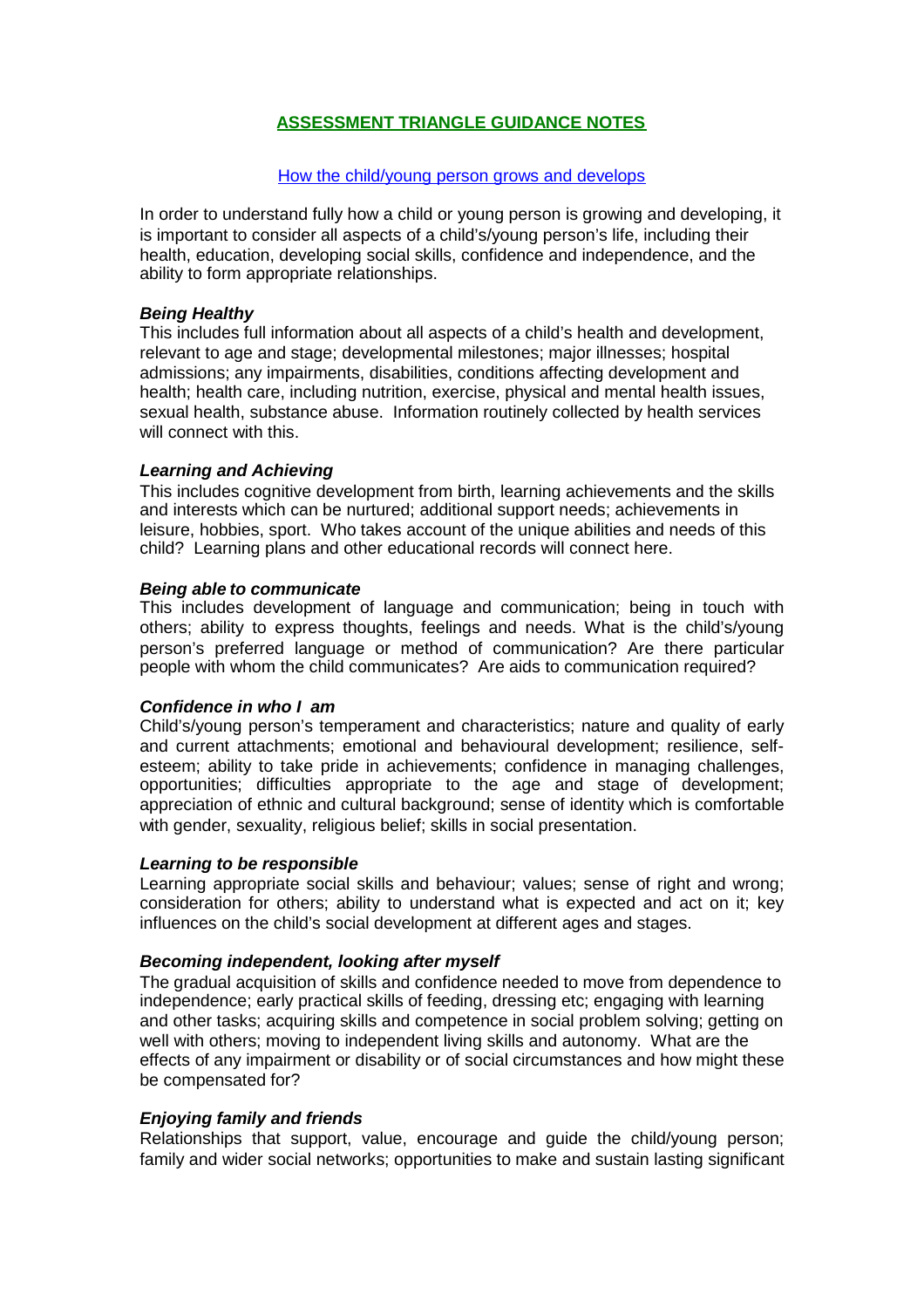relationships; encouragement to develop skills in making friends; to take account of the feelings and needs of others and to behave responsibly.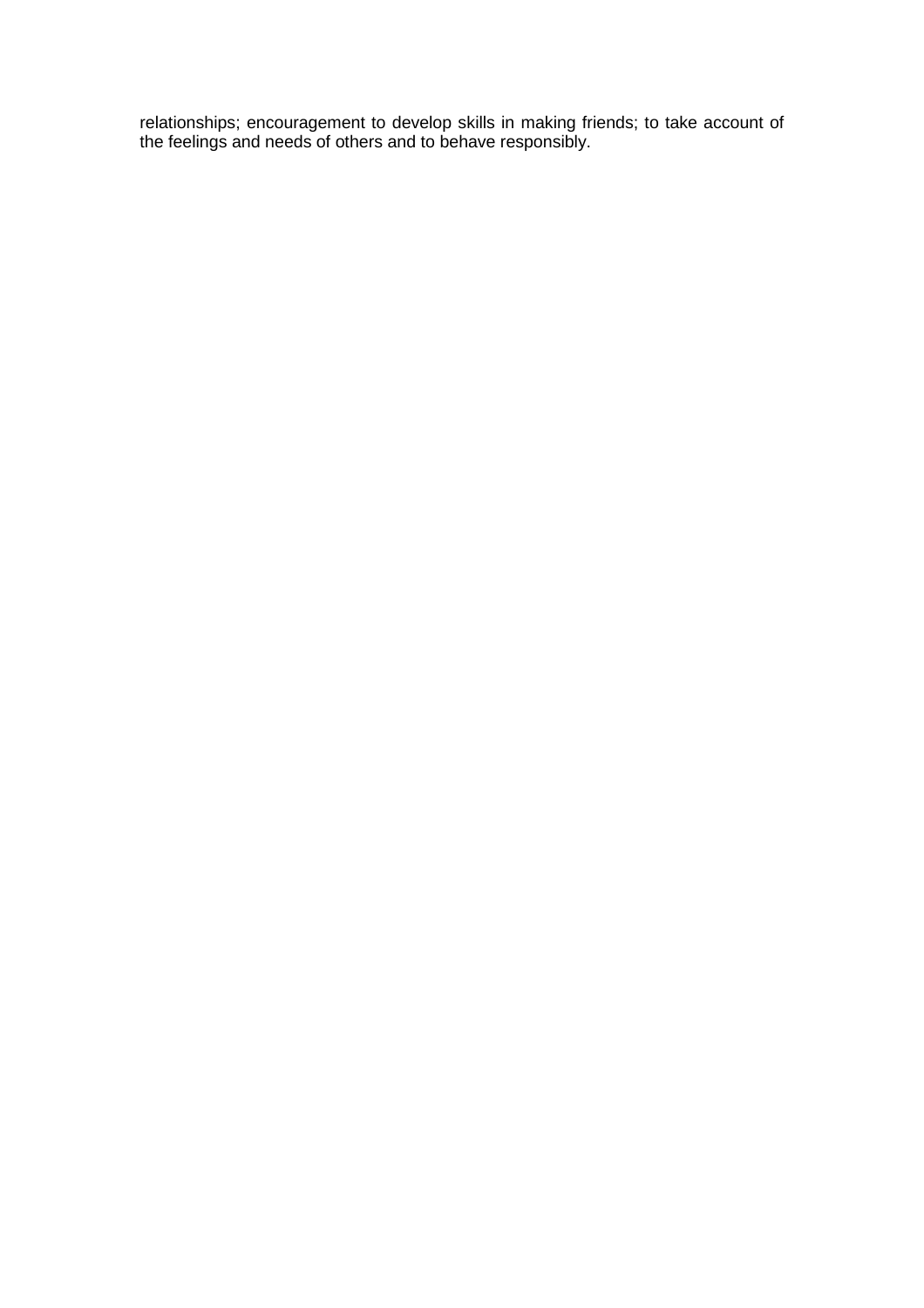## What I need from people who look after me

It is important to build a picture of the ability of the parents or caregivers to understand and meet the needs of children/young people and to respond adequately to them. Family circumstances and histories can have a huge impact on the confidence and ability of parents to look after their children and encourage their progress and development. Other significant relationships will crucially influence opportunities to grow and develop.

*"What you want is loving, caring, feeding and close family and friends"* (Young people in consultation, 2004)

## *Everyday care and help*

This includes day-to-day physical and emotional care, food, clothing and housing; enabling healthcare and educational opportunities; meeting the child's/young person's changing needs over time; encouraging growth of responsibility and independence.

#### *Keeping me safe*

Keeping the child safe within the home and exercising appropriate guidance and protection outside; practical care through home safety such as fire-guards and stair gates, hygiene; protection from physical, social and emotional dangers such as bullying, anxieties about friendships, domestic problems such as mental health needs, violence, offending behaviour; taking a responsible interest in the child's friends and associates, use of internet, exposure to situations where sexual exploitation or substance misuse may present risks, staying out late or staying away from home. Are there identifiable risk factors? Is the young person knowledgeable about risks and confident about keeping safe?

#### *Being there for me*

Love, emotional warmth, attentiveness and engagement. Who are the people who can be relied on to recognise and respond to the child's/young person's emotional needs? Who are the people with whom the child has a particular bond? Who is of particular significance? Who does the child trust? Is there sufficient emotional security and responsiveness in the child's current caring environment?

#### *Play, encouragement, fun*

Stimulation and encouragement to learn and to enjoy life. Who spends time with the child/young person, communicating, interacting, responding to the child's curiosity, providing an educationally rich environment? Is the child's/young person's progress encouraged by sensitive responses to interests and achievements, involvement in school activities? Is there someone to act as the child's/young person's mentor and champion?

#### *Guidance, supporting me to make the right choices*

Values, guidance and boundaries; making clear to the child/young person what is expected and why. Are household roles and rules of behaviour appropriate to the age and understanding of the child/young person? Are sanctions constructive and consistent? Are responses to behaviour appropriate, modelling behaviour that represents autonomous, responsible adult expectations? Is the child/young person treated with consideration and respect, encouraged to take social responsibility within a safe and protective environment?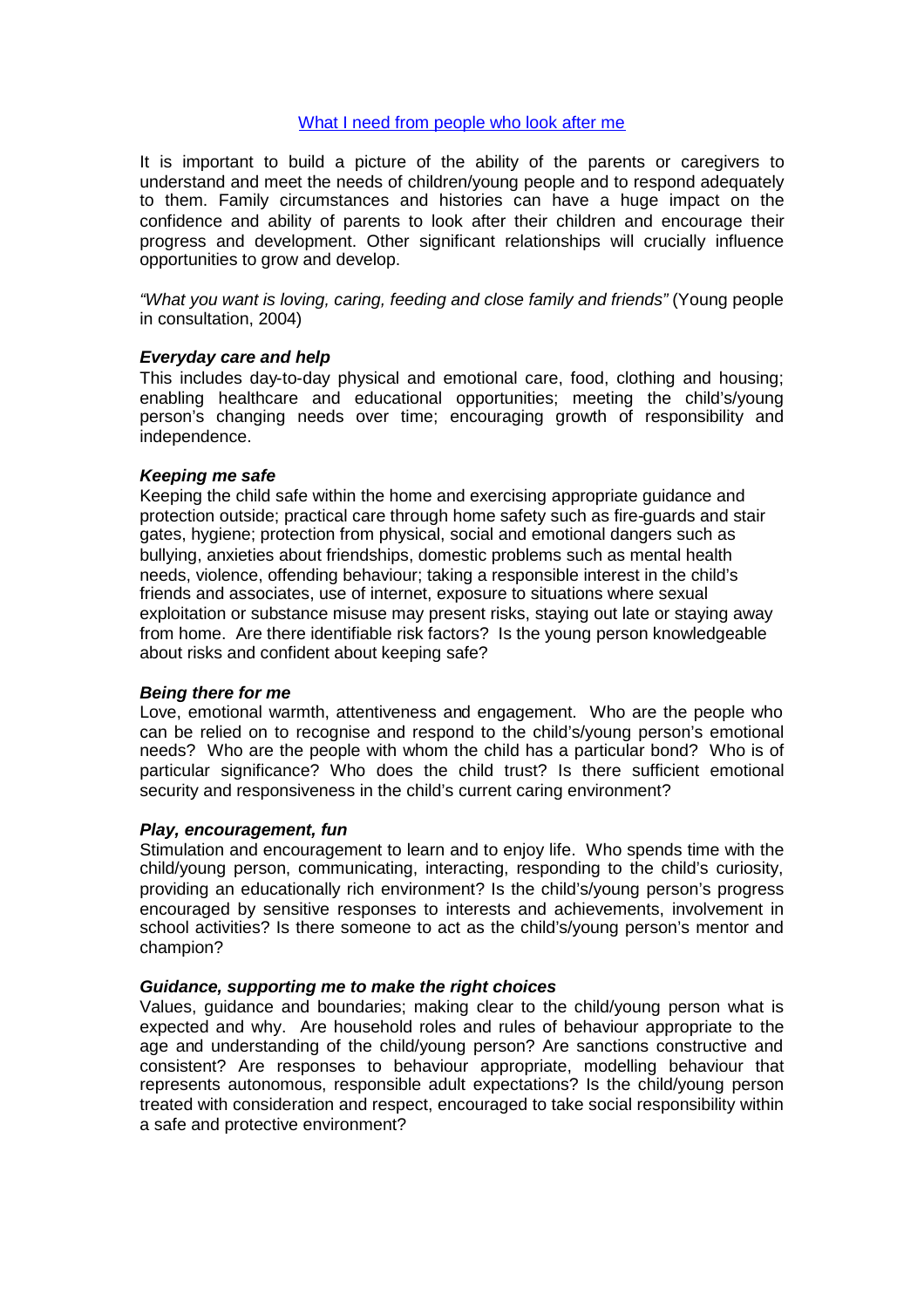## *Knowing what is going to happen and when*

Is the child's/young person's life stable and predictable? Are routines and expectations appropriate and helpful to age and stage of development? Are the child's/young person's needs given priority within an environment that expects mutual consideration? Who are the family members and others important to the child/young person? Can the people who look after him or her be relied upon to be open and honest about family and household relationships, about wider influences, needs, decisions and to involve the child/young person in matters which affect him or her? Transition issues must be fully explored for the child/young person during times of change.

## *Understanding my family's background and beliefs*

Family and cultural history; issues of spirituality and faith. Does the child/young person have a good understanding of their own background – their family and extended relationships and their origins? Is their cultural heritage given due prominence? Do those around the child/young person respect and value diversity?

## The child's/young person's wider world

Children/young people and their families are influenced and supported by their wider family, the neighbourhood and the social networks within which they live. An account of the family's community and wider world is needed to understand how a child/young person is developing and the opportunities for those who care for the child to respond to their needs. Research shows that this crucial focus is often neglected.

*"We need more things to do where we live. We need swimming pools, football pitches, leisure activities which we can afford"* (Young people in consultation, 2004)

*"We need to be able to go out without gangs of older kids bullying us and giving us hassle"* (Young people in consultation, 2004)

#### *Support from family, friends and other people*

Networks of family and social support; relationships with grandparents, aunts and uncles, extended family and friends. What supports can they provide? Are there tensions involved in or negative aspects of the family's social networks? Are there problems of lost contact or isolation? Are there reliable, long term networks of support which the child or family can reliably draw on. Who are the significant people in the child's/young person's wider environment?

#### *School*

From pre-school and nursery onwards, the school environment plays a key role. What are the experiences of school and peer networks and relationships? What aspects of the learning environment and opportunities for learning are important to the child/young person? Availability of study support, out of school learning and special interests.

#### *Enough money*

Has the family or young person adequate income to meet day to day needs and any special needs? Have problems of poverty and disadvantage affected opportunities? Is household income managed for the benefit of all? Are there problems of debts? Do benefit entitlements need to be explored? Is income adequate to ensure the child/young person can take part in school and leisure activities and pursue special interests and skills?